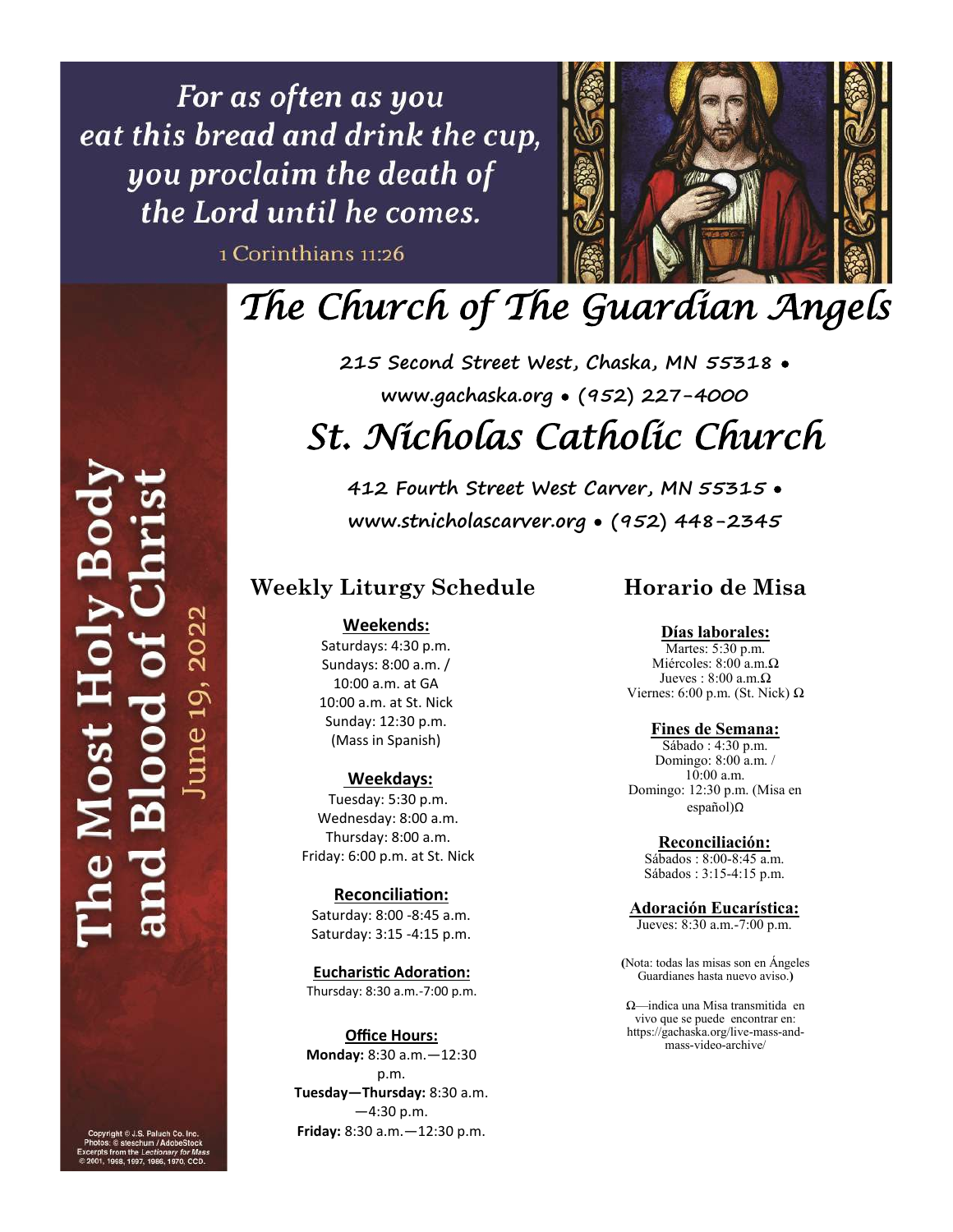| <b>Guardian Angels Parish Staff</b>                      | <b>St. Nicholas Staff</b>                                                          | <b>Church Calendar</b>                                 |
|----------------------------------------------------------|------------------------------------------------------------------------------------|--------------------------------------------------------|
| Church Phone (952) 227-4000                              |                                                                                    | Monday, June 13th                                      |
| Fr. Tony Vanderloop, Pastor:                             | Fr. Tony Vanderloop, Pastor:<br>frtonyvanderloop@gachaska.org                      |                                                        |
| frtonyvanderloop@gachaska.org                            | (952) 679-9415                                                                     |                                                        |
| (952) 679-9415                                           |                                                                                    | Tuesday, June 14th                                     |
| Deacon John Cleveland:                                   | Fr. Jim Devorak, Retired                                                           | 5:30 p.m. Mass, t Delbert Pauly                        |
| jcleveland@gachaska.org                                  |                                                                                    |                                                        |
|                                                          | Joel Swanson, Business Administrator:                                              | 7:00 p.m. Parish Council Meeting                       |
| Joel Swanson, Business Administrator:                    | jswanson@gachaska.org                                                              | 1st Floor Conference Room                              |
| jswanson@gachaska.org                                    |                                                                                    |                                                        |
|                                                          | Prayer Garden: (952) 913-4964                                                      | Wednesday, June 15th                                   |
| Brittany Kaufmann, Director of Music and                 | <b>St. Nicholas Lay Leadership</b>                                                 |                                                        |
| Liturgy:                                                 | <b>Positions</b>                                                                   | 8:00 a.m. Mass, f Fr. Bill Paron                       |
| bkaufmann@gachaska.org                                   |                                                                                    |                                                        |
|                                                          | JoAnn Hasse, Cemetery:                                                             | Thursday, June 16th                                    |
| Fran Oprosko, Director of Faith                          | (612) 708-4118                                                                     |                                                        |
| Formation:                                               | Darlene Mahowald, Prayer Chain/Funeral:                                            | 8:00 a.m. Mass, + Charlie and Phyllis                  |
| foprosko@gachaska.org                                    | (952) 448-4464                                                                     | Stacken                                                |
|                                                          | John Turek, Trustee, Finance/Property                                              |                                                        |
| Viviana Sotro, Latino Ministry<br>Coordinator:           | Chair:                                                                             | 7:00 p.m. St. Nicholas Finance Council                 |
| vsotro@gachaska.org                                      | (952) 448-2345                                                                     | Parish Center: Main Level Dining                       |
|                                                          | Dan Svoboda, Trustee:                                                              | Friday, June 17th                                      |
| <b>Bulletin:</b>                                         | (952) 448-2345                                                                     |                                                        |
|                                                          |                                                                                    |                                                        |
|                                                          | <b>GET THE BULLETIN</b>                                                            |                                                        |
| bulletin@gachaska.org                                    | <b>EMAILED DIRECTLY TO</b>                                                         | 6:00 p.m. Mass (SN)                                    |
| Prayer Chain:                                            | YOU!                                                                               |                                                        |
| prayerchain@gachaska.org                                 |                                                                                    | 7:00 p.m. Latino Servers Formation<br>St. Francis Hall |
|                                                          | Did you know that you can get this                                                 |                                                        |
|                                                          | bulletin sent to your email inbox? You                                             | Saturday, June 18th                                    |
| <b>GA Lay Leadership Positions</b>                       | can! Go to www.gachaska.org and scroll                                             |                                                        |
| Dan Bergner, Trustee:                                    | down to the bottom. Type your email                                                | 4:30 p.m. Mass, + Tony Koll                            |
| (952) 367-7432                                           | address into the "Subscribe to the                                                 |                                                        |
|                                                          | Weekly Bulletin" bar and hit the                                                   | Sunday, June 19th                                      |
| Kris Janey, Trustee:                                     | Subscribe button!                                                                  |                                                        |
| (612) 325-9284                                           |                                                                                    | 8:00 a.m. Mass, <sup>+</sup> Robert Dahl               |
|                                                          | <b>RECIBE EL BOLETÍN POR</b>                                                       |                                                        |
| Leo Forner, Facilities Council Chair:                    | <b>CORREO ELECTRÓNICO</b>                                                          | 10:00 a.m. Mass, f Steven Guillemette                  |
| (952) 448-3312                                           | ¡DIRECTAMENTE A USTED!                                                             |                                                        |
|                                                          |                                                                                    | 10:00 a.m. Mass (SN), t Clarence and                   |
| Steve Rasmussen, Cemetery Board Chair:<br>(952) 227-4000 | ¿Sabías que puedes recibir este boletín                                            | Caroline Lenzmeier                                     |
|                                                          | en tu bandeja de entrada de correo                                                 |                                                        |
| Kris Koehler, Finance Council Chair:                     | electrónico? ¡Usted puede! Vaya a                                                  | 12:30 p.m. Mass (Spanish)                              |
| (952) 227-4000                                           | www.gachaska.org y desplácese hacia<br>abajo hasta el final. ¡Escriba su dirección |                                                        |
|                                                          | de correo electrónico en la barra                                                  |                                                        |
| Bill Van Hecke, Pastoral Council Chair:                  | "Suscríbase al boletín semanal" y                                                  |                                                        |
| (612) 812-8615                                           | presione el botón Suscribirse!                                                     |                                                        |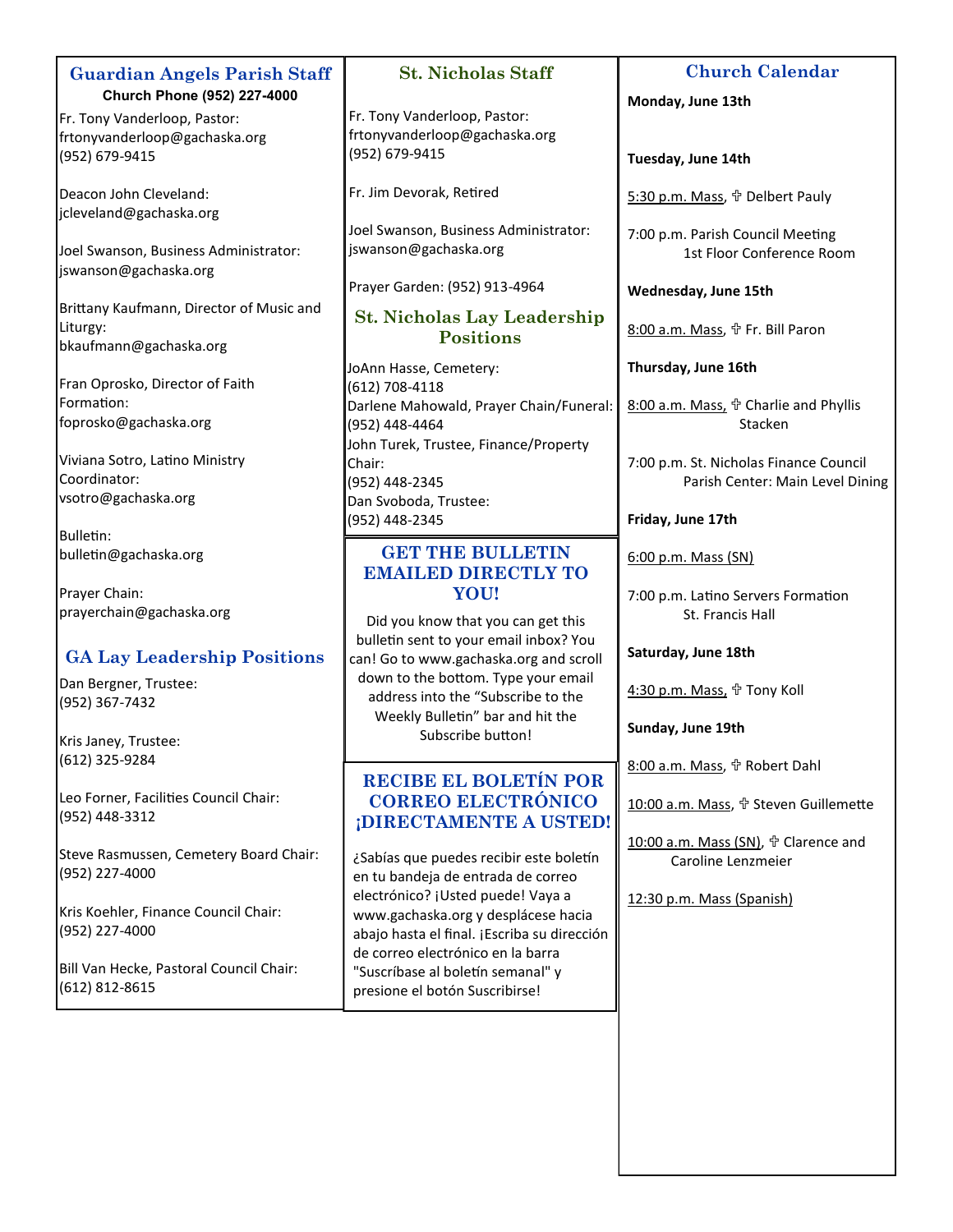**Mass Intentions**: Mass intentions may be for the living and/or the departed, with a  $\dagger$  designating in the bulletin a deceased person. There is a \$10 suggested donation per Mass intention. Permission from the sick person or his/her family must be granted before a name's inclusion in these prayers. To schedule a Mass intention, call the Parish Office.

**Baptism**: Our Baptism Belonging Class is required for all parents as a first step to Baptism of your child. Please call Father Tony VanderLoop, Pastor, at 952-679-9415 to sign up for a class. We encourage Godparents to attend. Baptisms are scheduled once per month after the 10:00 a.m. Sunday Mass. Special dates requested for Baptism will be considered and accommodated depending on circumstances.

**Reconciliation**: Saturdays at GA from 8:00 - 8:45 a.m. and 3:15 - 4:15 p.m. or by appt.

**Matrimony**: Marriage preparation is required. Please call Father Tony VanderLoop, Pastor, at 952-679-9415 at least 8 months in advance.

**Anointing**: If you wish to receive an anointing please call the Parish Office: (952) 227-4000.

**Communion for the Homebound:** When we come together to pray at our Eucharistic liturgy, we do not forget the members of our community who are unable to be with us because of ill health. We remember them in our prayers, and we wish to include them in our Holy Communion. Members of our community bring the Blessed Sacrament to them to comfort them and to unite us in the Eucharist. We are not always aware of those who have this need. Please call the Parish Office to let us know if you or a member of your family would like to have Holy Communion brought to them. That way we can schedule a time for our ministers to visit and bring the Sacrament.

**Hospital, Nursing Home, Homebound Visits:**  Churches are no longer notified by hospitals or nursing homes when a parishioner is admitted unless the family has requested it. If you or a family member are homebound, hospitalized or in a nursing home and would like a visit from a member of the ministry staff, please call the Parish Office.

### **READINGS FOR THE WEEK**

Monday: 2 Kgs 17:5-8, 13-15a, 18; Ps 60:3-5, 12-13; Mt 7:1-5 Tuesday: 2 Kgs 19:9b-11, 14-21, 31-35a, 36; Ps 48:2-4, 10-11; Mt 7:6, 12-14 Wednesday: 2 Kgs 22:8-13; 23:1-3; Ps 119:33-37, 40; Mt 7:15-20 Thursday: Vigil: Jer 1:4-10; Ps 71:1-6, 15, 17; 1 Pt 1:8-12; Lk 1:5-17 Day: Is 49:1-6; Ps 139:1-3, 13-15; Acts 13:22-26; Lk 1:57-66, 80 Friday: Ez 34:11-16; Ps 23:1-6; Rom 5:5b-11; Lk 15:3-7 Saturday: Lam 2:2, 10-14, 18-19; Ps 74:1b-7, 20-21; Lk 2:41-51 Sunday: 1 Kgs 19:16b, 19-21; Ps 16:1-2, 5, 7-11; Gal 5:1, 13-18; Lk 9:51-62

### **LECTURAS DE LA SEMANA**

Lunes: 2 Re 17:5-8, 13-15a, 18; Sal 60 (59):3-5, 12-13; Mt 7:1-5 Martes: 2 Re 19:9b-11, 14-21, 31-35a, 36; Sal 48 (47):2-4, 10-11; Mt 7:6, 12-14 Miércoles: 2 Re 22:8-13; 23:1-3; Sal 119 (118):33-37, 40; Mt 7:15-20 Jueves: Vigilia: Jer 1:4-10; Sal 71 (70):1-6, 15, 17; 1 Pe 1:8-12; Lc 1:5-17 Día: Is 49:1-6; Sal 139 (138):1-3, 13-15; Hch 13:22-26; Lc 1:57-66, 80 Viernes: Ez 34:11-16; Sal 23 (22):1-6; Rom 5:5b-11; Lc 15:3-7 Sábado: Lam 2:2, 10-14, 18-19; Sal 74 (73):1b-7, 20-21; Lc 2:41-51 Domingo: 1 Re 19:16b, 19-21; Sal 16 (15):1-2, 5, 7-11; Gál 5:1, 13-18; Lc 9:51-62

# **FINANCIAL CORNER**

In today's Gospel, the disciples suggest that Jesus disperse the crowd so that they might *individually* seek food and lodging. The miracle of the feeding of the five thousand is Jesus' powerful reminder that when we *share* our gifts in His name there is always more than enough!

| Sunday offering              |  |
|------------------------------|--|
| 2021-2022 Budget\$631,870.00 |  |
| 7/7/21-3/31/22\$532,154.35   |  |

*Building Maintenance Fund* Balance (3/31/22)……………………..\$172,269.41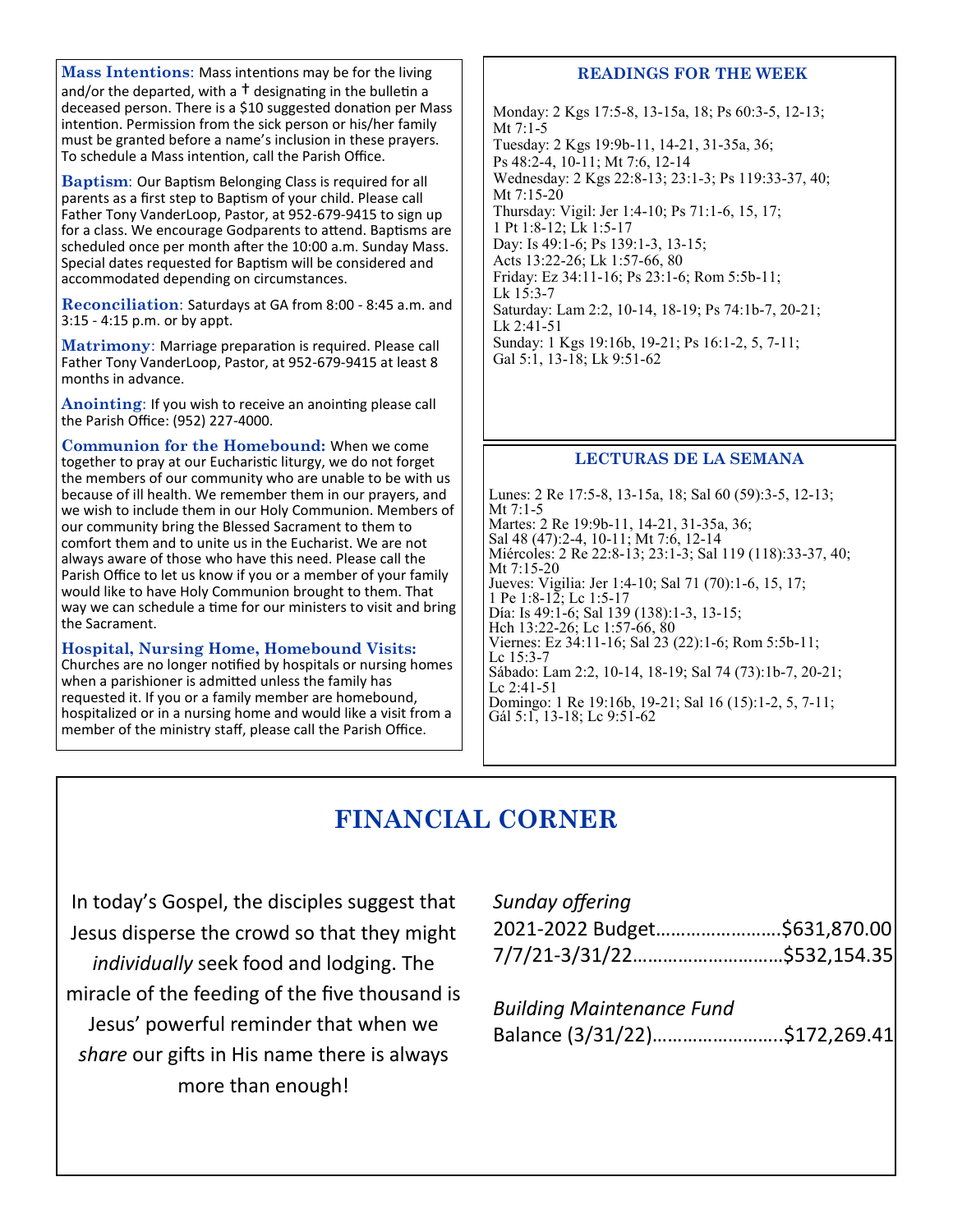

# **GIVE THEM SOMETHING TO EAT**

On the feast of Corpus Christi, the sacred host is given reverence in quite an extraordinary and solemn manner. Many churches around the world have processions, and the priest carries Jesus in the monstrance through the streets and into the public squares. Many make the sign of the cross and genuflect as the procession goes by. The Church encourages parishes to have a Eucharistic Procession and I would like to have one here someday soon at both churches in some way. Does having one still make sense today? The procession with the Blessed Sacrament signifies God's real presence in our world and in our lives, reminds us of our common pilgrimage to Heaven, and is really a prayerful act of the entire Church on that day as many individual processions around the world take place.

The feast of Corpus Christi, then, becomes one time when our Lord in the Blessed Sacrament is exposed not just to faithful Catholics, but to all the world. We show our love for Christ in the Real Presence by honoring

Him in a very public way. It is also a wonderful way in which we can show our love for our neighbors by bringing Our Lord and Savior closer to them. If many conversions are a result of Eucharistic Adoration experienced from inside the Church, perhaps the procession would plant a seed for those driving by.

Some might ask that, in view of the great want in the world, isn't it more important to respond to people's bodily needs than to process with the Blessed Sacrament? Both are important. Blessed Teresa of Calcutta was once given a gift of an extremely valuable ruby. To everyone's surprise she directed that it be set on the tabernacle of the sisters' chapel in Calcutta. People objected that it would make more sense to sell the stone for a great sum of money, so as to be able to help the poor. She is supposed to have said, "When Christ is no longer revered, then people will soon pay no more attention to the poor.

May God grant us the grace to always revere him in the Blessed Sacrament, to come to receive his life by receiving him, and pay attention to the poor!

Father Tony

# **DARLES ALGO DE COMER**

En la fiesta del Corpus Christi, la sagrada hostia es reverenciada de manera extraordinaria y solemne. Muchas iglesias alrededor del mundo tienen procesiones, y el sacerdote lleva a Jesús en la custodia por las calles y plazas públicas. Muchos hacen la señal de la cruz y hacen una genuflexión al pasar la procesión. La Iglesia alienta a las parroquias a tener una Procesión Eucarística y me gustaría tener una aquí pronto en ambas iglesias de alguna manera. ¿Tener uno todavía tiene sentido hoy? La procesión con el Santísimo Sacramento significa la presencia real de Dios en nuestro mundo y en nuestras vidas, nos recuerda nuestra peregrinación común al Cielo y es realmente un acto de oración de toda la Iglesia en ese día, ya que se llevan a cabo muchas procesiones individuales en todo el mundo. La fiesta del Corpus Christi, entonces, se convierte en un momento en que nuestro Señor en el Santísimo Sacramento se expone no solo a los fieles católicos, sino a todo el mundo. Mostramos nuestro amor por Cristo en la Presencia Real honrándolo de una manera muy pública. También es una forma maravillosa en la que podemos mostrar nuestro amor por nuestro prójimo al acercarles a Nuestro Señor y Salvador. Si muchas conversiones son el resultado de la Adoración Eucarística experimentada desde el interior de la Iglesia, tal vez la procesión plantaría una semilla para los que pasan. Algunos podrían preguntarse que, en vista de la gran necesidad que hay en el mundo, ¿no es más importante responder a las necesidades corporales de las personas que procesar con el Santísimo Sacramento? Ambos son importantes. La beata Teresa de Calcuta recibió una vez como regalo un rubí extremadamente valioso. Para sorpresa de todos, ordenó que se instalara en el tabernáculo de la capilla de las hermanas en Calcuta. La gente objetó que tendría más sentido vender la piedra por una gran suma de dinero, para poder ayudar a los pobres. Se supone que dijo: "Cuando Cristo ya no sea reverenciado, la gente pronto dejará de prestar atención a los pobres. ¡Que Dios nos conceda la gracia de reverenciarlo siempre en el Santísimo Sacramento, de llegar a recibir su vida al recibirlo, y de estar atentos a los pobres!

Padre Tony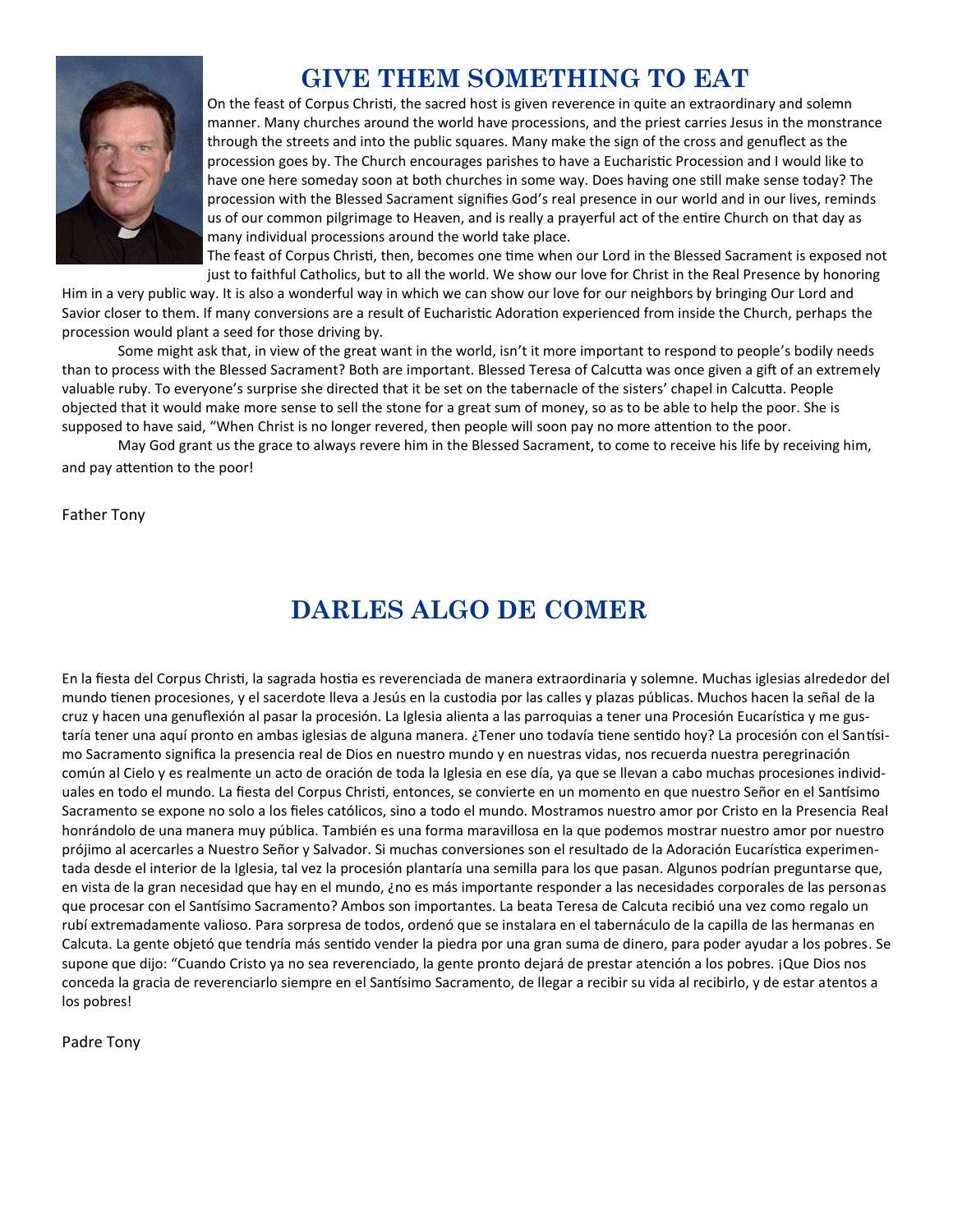# **GUARDIAN ANGELS' GARDENS**



If you would like to have fun this summer working in the gardens at Guardian Angels, please give Tina Holmstadt a call at (952) 221-9410.

Thank you, Tina, for the many hours you put in making sure the church gardens always look so fantastic!

# **STATEMENT REGARDING APPOINTMENT OF BISHOP ROBERT BARRON TO DIOCESE OF WINONA-ROCHESTER**

From Archbishop Bernard A. Hebda:

It is with deep joy, and gratitude to Pope Francis, that I welcome the news of the appointment of Bishop Robert Barron as the next bishop of the Diocese of Winona-Rochester. I have long admired his ministry and am delighted that he will now be bringing his rich experience and considerable gifts as a teacher and preacher to the people of southern Minnesota, building on the firm foundation that is Bishop John Quinn's legacy after 13 years of faithful ministry as Bishop of Winona-Rochester. I very much look forward to collaborating with Bishop Barron as he joins the bishops of our state in striving to provide pastoral leadership after the heart of Christ, the Good Shepherd. As the Church prepares for the Solemnity of Pentecost, please join me in praying for a renewed outpouring of the Holy Spirit upon Bishop Barron, Bishop Quinn, and the faithful of the Diocese of Winona-Rochester and the Archdiocese of Los Angeles, particularly in this time of transition.

# **ANNUAL RUMMAGE SALE AT GUARDIAN ANGELS**

Finally, it's that time again to rid your house of any unneeded household items, sports equipment, books, antiques, knick-knacks, bedding, and clothing. Some used furniture in good condition will be accepted also. Please be sure all items are clean. We CANNOT accept large appliances, microwaves, TV's, tires, Reader's Digest magazines, or National Geographic magazines.

Keep in mind, your surplus or unwanted items could be someone else's treasures.

### **Donation Drop-off times**

Monday, July 18th from 12—8 p.m. Tuesday, July 19th from 12—8 p.m. Wednesday July 20th from 12—8 p.m.

### **Shopping Hours**

Thursday, July 21st from 5 –8 p.m. (Thursday is Early Bird Sale—\$3/Adult Admission) Friday, July 22nd from 8 a.m.—8 p.m. Saturday, July 23rd from 8 a.m.—2p.m. (Bag Day)

Saturday clean-up will start at 2:00 p.m. and we need your help in packing leftover items and cleaning up the gym. Brown paper bags are needed for Bag Day! Please drop them off along with your donations or put them in the kiosk at the entrance of Church. For questions or to volunteer please call Joey Reynolds at (952) 448-3489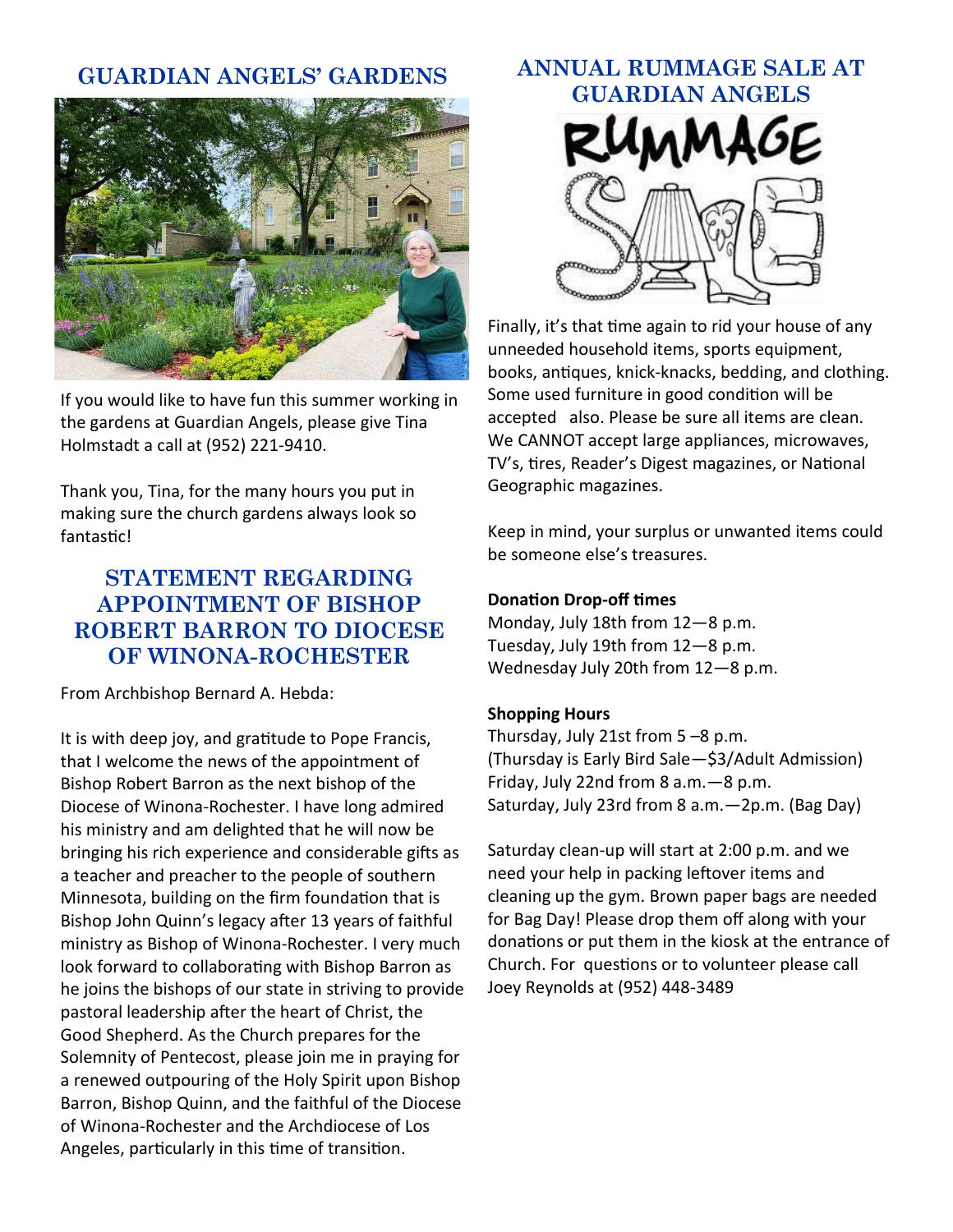# **WHEN FAITH HURTS: RECOGNIZING AND RESPONDING TO THE SPIRITUAL IMPACT OF CHILD ABUSE**

*Monday, June 27th, 6:30-8 p.m., Virtual on Zoom*

A significant body of research finds that many abused children are impacted spiritually or have religious questions pertaining to their treatment. Failing to address these questions may impact a child physically and emotionally. Join Victor Vieth, Chief Program Officer for Education and Research of the Zero Abuse Project, as he discusses the current research regarding maltreatment and the religious impact it poses to victims.

For more information contact Paula Kaempffer, Outreach Coordinator for Restorative Justice and Abuse Prevention for the Archdiocese of Saint Paul and Minneapolis, kaempfferp@archspm.org

# **HEALING MASS**

*Friday, June 24th, 7 –9 p.m., Church of Saint Paul in Ham Lake*

Come and find healing—physical, spiritual, or emotional. This may even include a relationship healing and help to forgive both ourselves and others. The evening begins with Mass and a time of prayer follows.

# **GIFTED AND BELONGING (GAB) IN THE PARK**

*Fridays July 15th and August 19th, 6-8 p.m., Harmon Park, West St. Paul*

Gifted and Belonging (GAB), a Catholic social group for young adults with and without disabilities, will be hosting summer fun at Harmon Park in West St. Paul. Bring your lawn chairs, favorite yard games or outdoor activities, snacks to share and your beverage!

For more information, please contact giftedandbelonging@gmail.com





**Thank you to all that offered to help!**

**We have housing for all team members!**

**If you would like to provide lunch for the Totus Tuus team members, please visit** 

**www.gachaska.org or call 952-227-4000 to** 

**SAVE THE DATE Wednesday, June 29th Totus Tuus Community**



**5:30pm – 7:00pm**

# **DAILY MASS DURING TOTUS TUUS WEEK**

Next week, we will have daily Mass at 11:15 a.m. each day including Monday. These will replace our normal morning Masses on Wednesday and Thursday, so no 8:00 a.m. Mass. We will, however, have Mass on Tuesday and Friday evenings at their normal times in addition to these Masses. Everyone is welcome to join us.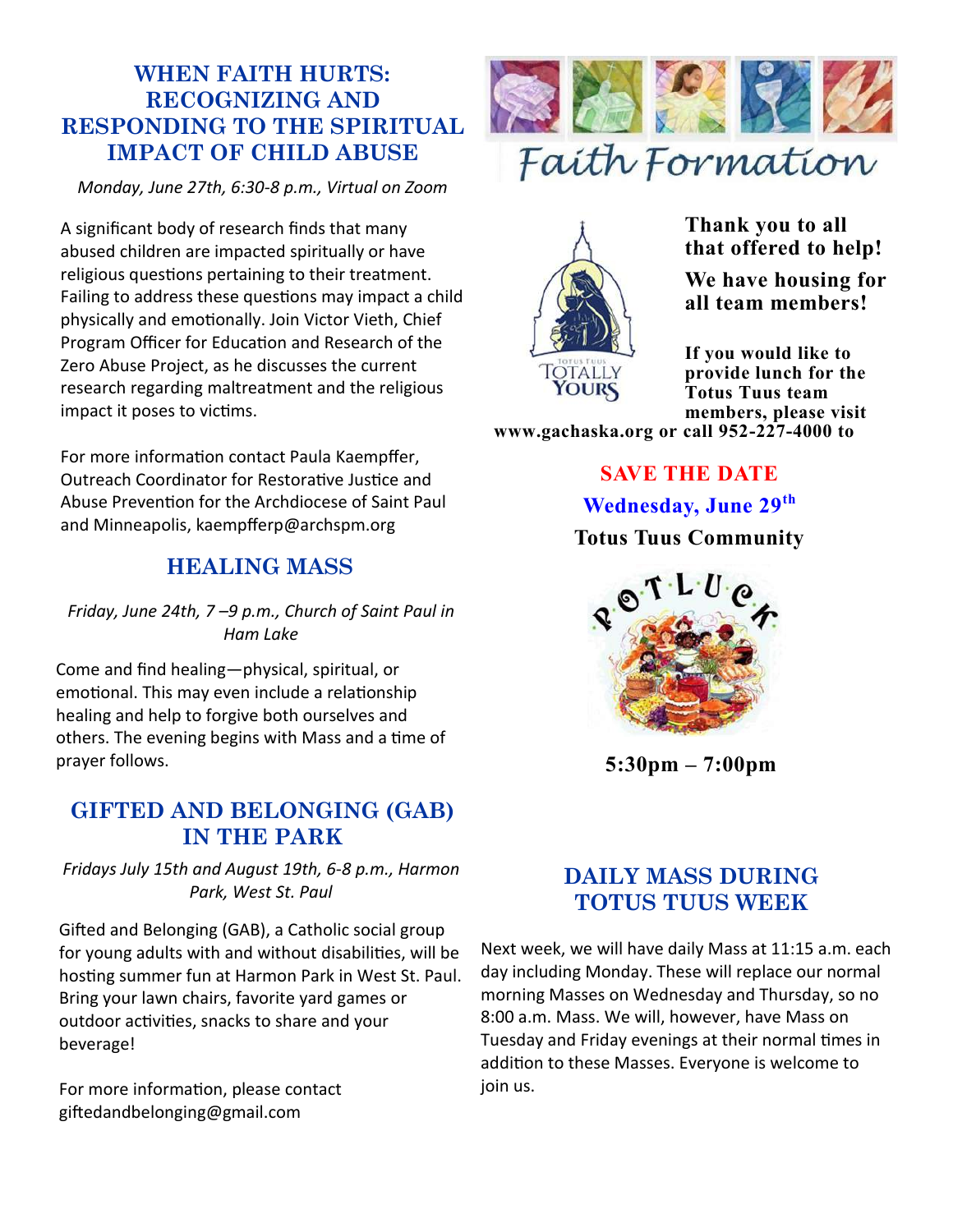# **INTO THE DEEP: THEOLOGY OF THE BODY RETREATS**

Dive into the big questions of life ("who are we & why are we here?") through the bite-size pieces of short talks, outdoor adventures, and camaraderie balanced with quiet!

Retreats are available for youth, teens, and adults. Upcoming dates include:

- June 20-24: Theology of the Body Retreat—Hiking & Caves for Middle School Girls
- July 3-9: This 7-day retreat in the Boundary Waters Canoe Area is geared to take adults (18+) to the next level with camping, canoeing, and integrating the Theology of the Body into daily activities.
- July 18-23: Badlands & Black Hills Hiking and Theology of the Body Retreat for Teens
- August 1-5:Voyageurs National Park Canoeing and Theology of the Body Retreat for Teens

Into the Deep is a Catholic organization run by Jen Messing offering camping retreats in state and national parks.

To learn more and register go to: www.idretreats.org/2022-idretreats/



# **SPOTLIGHT ON MINISTRY: ALTAR SERVERS**

### **What is an Altar Server?**

An Altar Server is a person who assists the priest during a mass.

**Who can be an Altar Server?** Any child entering grades 4-12.

**Can I specify which Masses to serve at?** Yes!

To sign up your child…

… at GA, contact Julie VandenBroeke or call the parish office at (952) 227-4000

… at St. Nicholas, contact Barbara Minzel